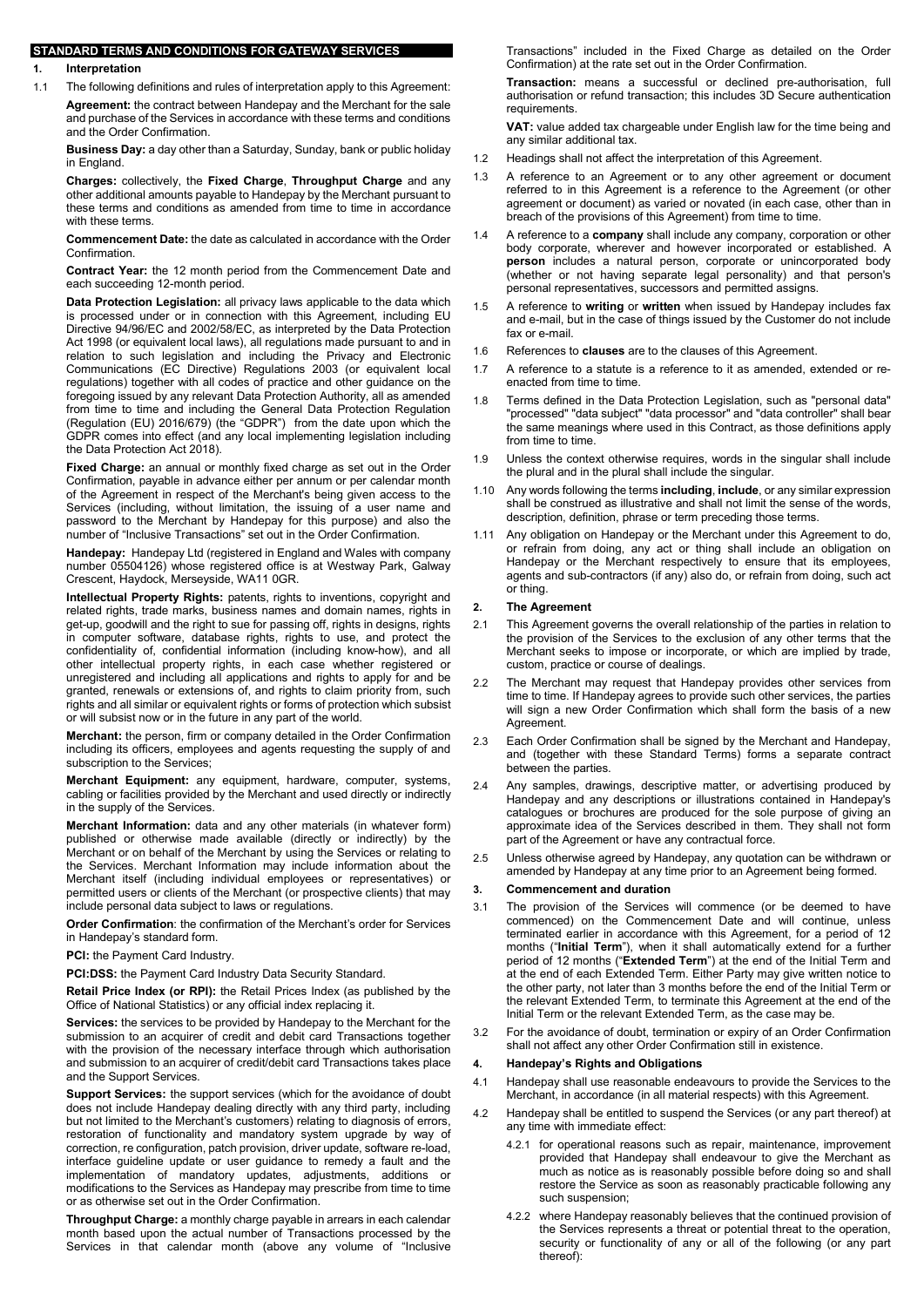- i. the integrity of any computer server hardware;
- ii. the Merchant's Equipment;
- iii. the system or operation of any third party;
- iv. any aspect of services provided to a third party by Handepay or Handepay's service providers; or
- v. where Handepay identifies or reasonably suspects any out of character traffic profile attributable or connected to the utilisation of the Services by the Merchant. The right to suspend is designed to protect the Service from risks such as a Distributed Denial of Service and all reasonable steps will be taken to maintain the service.
- 4.3 Handepay reserves the right to amend the provision of the Services if required by any applicable statutory or regulatory requirements, law or industry standard (including without limitation PCI standards, guidelines or best practice).
- 4.4 Handepay shall be entitled to change the technical specification of the Services for purely operational reasons provided that any change to technical specification will not materially reduce the performance of the Services.
- 4.5 Handepay shall use reasonable endeavours to perform the Services with a reasonable level of care, skill and diligence in accordance with common practice in Handepay's industry, profession or trade, including the PCI:DSS.
- 4.6 Handepay shall have the right, at any time, and for any reason whatsoever to decline to allow any prospective third party customer, (for example, a customer of the Merchant's who may wish to use the Merchant as a payments bureau), to utilise the Services or any part thereof.
- 4.7 The Services shall not include training of personnel utilised by the Merchant.
- 4.8 Any additional services, not specified in an Order Confirmation may be requested by the Merchant in accordance with Clause 15.
- 4.9 The terms implied by sections 13 to 15 of the Sale of Goods Act 1979 and the terms implied by sections 3 to 5 of the Supply of Goods and Services Act 1982 are, to the fullest extent permitted by law, excluded from the Agreement.

#### 5. Merchant Obligations

- 5.1 The Merchant shall:
	- 5.1.1 co-operate with Handepay (and its sub-contractors and service suppliers) in all matters relating to the Services;
	- 5.1.2 provide access to premises, equipment and data, and other facilities as may reasonably be requested by Handepay for the purpose of providing the Services;
	- 5.1.3 if applicable, be responsible (at its own cost) for providing the telecommunications services and correctly configured Merchant Equipment that is needed to connect to the Services;
	- 5.1.4 provide to Handepay, in a timely manner, such Merchant Information and other information as Handepay may reasonably require to ensure the safe and compliant provision of the Service;
	- 5.1.5 provide details of a systems administrator who, on behalf of the Merchant, will be familiar with the Services and available to be contacted by Handepay to provide details of any change to the contact details of the system administrators;
	- 5.1.6 if applicable, be responsible for configuration and management of access to the Services including configuration of network, firewall, DNS, routers and any personal computers as well as any integration of the Service into a website or call centre application;
	- 5.1.7 allow Handepay to incorporate the Merchant Information into the Handepay databases;
	- 5.1.8 where material compliance issues in the Merchant's processes are identified, the Merchant shall implement the recommendations given by Handepay or their own appointed PCI Qualified Security Assessor in relation to the Services;
	- 5.1.9 deliver, obtain and maintain all necessary licences and consents and comply with all relevant legislation in relation to the Services and the use by Handepay of any Merchant Information;
	- 5.1.10 comply with all legislation, instructions or guidelines issued by any regulatory authority, relevant licensees and any other codes of practice that apply to the Merchant and that relate to the provision of the Merchant Information or in any way in relation to the Services (including without limitation any PCI Standards);
	- 5.1.11 be responsible for the security and proper use of all user identities ("User IDs") and passwords in connection with the Services (including changing passwords on a regular basis) and agrees to ensure that User IDs are kept confidential, secure, used properly and not disclosed to any unauthorised person and to inform Handepay immediately if there has been (or is likely to be) a breach of security or misuse of the Service;
	- 5.1.12 promptly change any or all of the passwords used in connection with the Service when requested to do so by Handepay where Handepay reasonably believes that there is or is likely to be a breach of security or misuse of the Services;
- 5.1.13 promptly inform Handepay if any of the information supplied on or in relation to the online registration changes;
- 5.1.14 not store card details on their systems whether in plain text or encrypted form. Where a Merchant, with the agreement of its acquiring bank, needs to store card details on its systems whether in plain text or encrypted form, the Merchant agrees to notify Handepay in order to be assessed for their adherence to PCI:DSS. In such a case, the Merchant will be authorised by Handepay to maintain a store of card numbers only if those aspects of the Merchant's systems have a current PCI:DSS class 1 approval, in which case the annual certificate from the Merchant's QSA must be provided to Handepay without delay;
- 5.1.15 only access the Services as permitted by the Agreement and shall not make any attempt to circumvent the system security of the Services or those of Handepay at any time;
- 5.1.16 immediately notify and appropriately indemnify Handepay if it becomes aware of any unauthorised use of all or any part of the **Services**
- 5.2 The Merchant acknowledges and agrees that if Handepay receives any complaints from the Merchant's customers, Handepay will direct the customer to the Merchant. The Merchant shall be responsible for any complaints with its customers, including but not limited to those directed to it by Handepay and it will work in good faith to promptly resolve any such complaints. If a customer continues to contact Handepay regarding the Merchant's services provided to that customer, Handepay will make reasonable attempts to discuss the matter with the Merchant but reserves the right to either:
	- 5.2.1 suspend the provision of all or any part of the Services to the Merchant until such time as Handepay reasonably believes that the complaint has been resolved; or
	- 5.2.2 terminate this agreement under clause 12.1.2.
- 5.3 If Handepay's performance of its obligations under this Agreement is prevented or delayed by any act or omission of the Merchant, its agents, subcontractors, consultants or employees, Handepay shall not be liable for any costs, charges or losses sustained or incurred by the Merchant that arise directly or indirectly from such prevention or delay.
- 5.4 The Merchant shall be liable to pay to Handepay, on demand, all reasonable costs, charges or losses sustained or incurred by Handepay (including any direct, indirect or consequential losses, loss of profit and loss of reputation, loss or damage to property and those arising from injury to or death of any person and loss of opportunity to deploy resources elsewhere) that arise directly or indirectly from the Merchant's fraud, negligence, failure to perform or delay in the performance of any of its obligations under this Agreement, subject to Handepay confirming such costs, charges and losses to the Merchant in writing.
- 5.5 Notwithstanding any information Handepay may provide to the Merchant, the Merchant is responsible for maintaining its own records and books relating to the Services and Transactions and for reconciling these with its own bank account data and other accounting records.

## 6. Charges and Payment

- 6.1 In consideration for the provision of the Services the Merchant shall pay to Handepay the Charges.
- 6.2 The Charges for the provision of the Services can be increased by Handepay at anytime on 30 days' notice, provided that such increases will not be effective on or before the first anniversary of the Commencement Date.
- 6.3 Handepay also reserves the right to increase the Charges in the event that a statutory change to legislation or other compulsory or recommended requirement, including without limitation changes required to comply with the requirements of a licensing or authorising bodies, means that further costs must be expended by Handepay. Any increases shall be notified to the Merchant in writing as soon as practicably possible.
- 6.4 Handepay will be entitled to issue invoices in advance for the fixed charges set out in the Order Confirmation and in arrears for the Throughput Charges as set out in the Order Confirmation. Handepay shall invoice the Merchant monthly with the first invoice being issued on the Commencement Date and then subsequently on or around the equivalent date in subsequent months. The Merchant shall pay each invoice submitted by Handepay in pound Sterling by debit or credit card immediately on issue.
- 6.5 During account setup, the initial credit or debit card used will become subject to the automated recurring credit or debit card transaction process. This credit or debit card will be used to automatically pay for invoices raised by Handepay. By contacting Handepay, a credit or debit card can be updated at any time. The Merchant can opt out of recurring credit or debit card transactions if requested. If the Merchant opts out of reoccurring debit or credit card payments, Handepay shall be entitled to:
	- 6.5.1 terminate this Agreement in accordance with clause 12.1.2; or
	- 6.5.2 suspend the Services until such time as the reoccurring payment authorisation has been reinstated.
- 6.6 Time for payment shall be of the essence of the Agreement.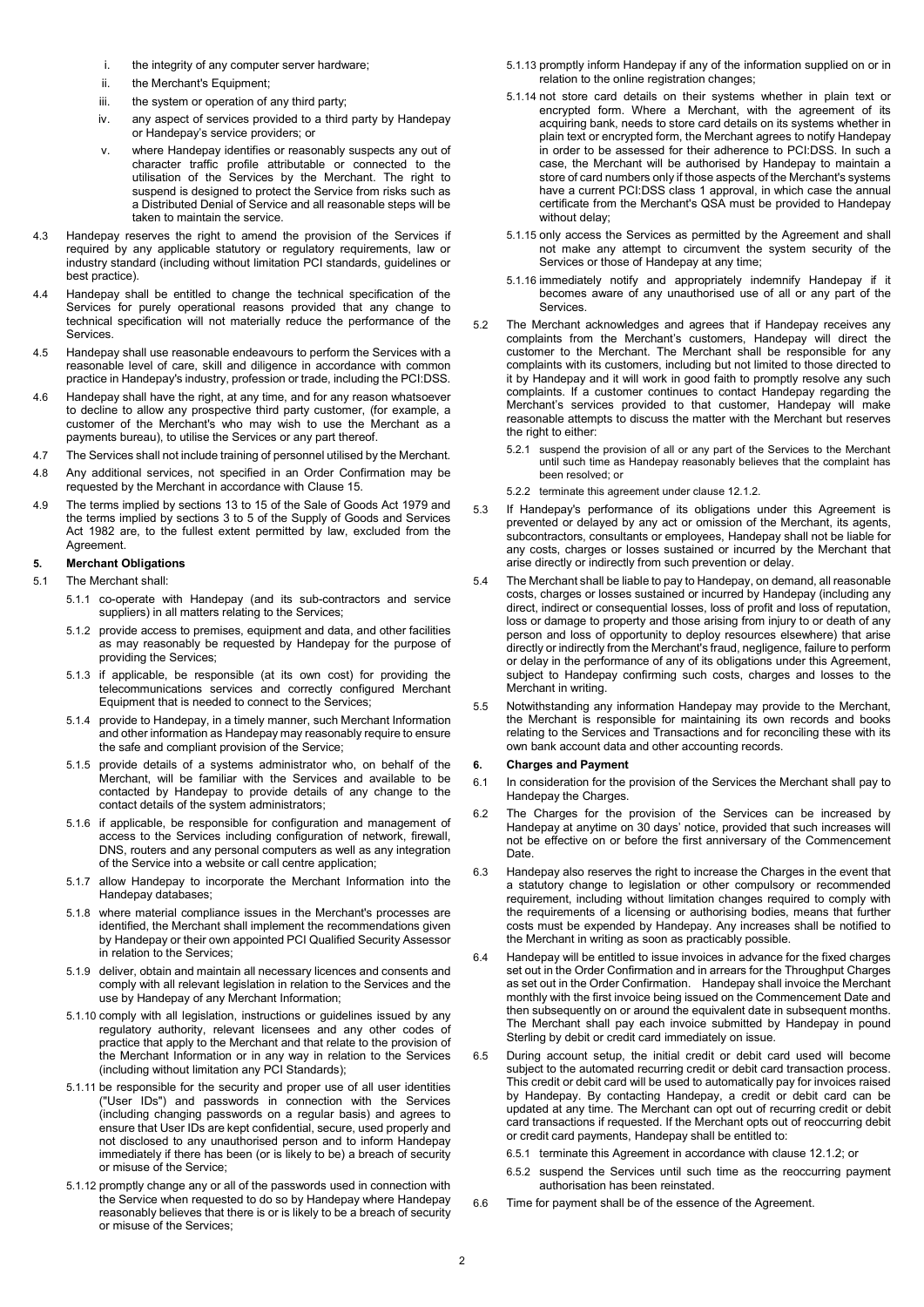- 6.7 All amounts and fees stated or referred to in this Agreement are exclusive of VAT, which shall be added to Handepay's invoice(s) at the appropriate rate.
- 6.8 The Charges do not include any call charges or service charges incurred by the Merchant in accessing the Services via the internet or via a third party internet service provider. The Merchant agrees to pay these charges directly to the relevant service provider.
- 6.9 Without prejudice to any other right or remedy that it may have, if the Merchant fails to pay the Charges to Handepay on the due date:
	- 6.9.1 the Merchant shall pay interest on the overdue amount at the rate of 4% per annum above the Royal Bank of Scotland's base rate from time to time. Such interest shall accrue on a daily basis from the due date until actual payment of the overdue amount, whether before or after judgment. The Merchant shall pay the interest together with the overdue amount; and
	- 6.9.2 Handepay may suspend all Services (and all other services it provides to the Merchant under any other agreement) until payment has been made in full.
- 6.10 All sums payable to Handepay under this Agreement shall become due immediately on its termination. This clause 6.10 is without prejudice to any right to claim for interest under the law, or any such right under this Agreement.
- 6.11 Handepay reserves the right at any time to require that the Merchant pay all or any part of the Charges in advance of provision of all or any part of the Services or a deposit in advance or to provide a guarantee as security for payment of future invoices in respect of the Services to be provided if the Merchant gives legitimate cause for concern by defaulting on or being late in paying due Handepay invoices.
- 6.12 All amounts due by the Merchant under this Agreement shall be paid in full to Handepay without any set-off, counterclaim, deduction or withholding (other than any deduction or withholding of tax as required by law). Handepay may, without prejudice to any other rights it may have, set off any liability of the Merchant to Handepay against any liability of Handepay to the **Merchant**
- 6.13 Any additional services or products requested by the Merchant, not detailed in the Order Confirmation, will be charged at Handepay's standard rates that apply on the date of delivery of that service (unless a different rate is agreed between the parties in writing).

## 7. Intellectual Property Rights

- 7.1 The Merchant acknowledges that all of Handepay's Intellectual Property Rights relating to material existing prior to this Agreement or arising or created in connection with the Services, belong to Handepay or the relevant third-party owners (as the case may be). Handepay licenses all such rights to the Merchant on a non-exclusive, worldwide basis to such extent as is necessary for the sole purpose of enabling the Merchant to make reasonable use of the Services. If this Agreement expires or terminates, this licence shall automatically terminate simultaneously at the time of such termination.
- 7.2 Any Intellectual Property Rights in the Merchant Information shall belong to the Merchant or the relevant third party owner (as the case may be) and the Merchant shall have sole responsibility for the legality, reliability, integrity, accuracy and quality of the Merchant Information. The Merchant grants a worldwide, non-exclusive, royalty free, sub-licensable irrevocable licence to copy, use and modify the Merchant Information for the purpose of carrying out its obligations in this Agreement.
- 7.3 The Merchant warrants, represents and undertakes that:
	- 7.3.1 any Merchant Information provided to or used by Handepay is owned by the Merchant; and/or
	- 7.3.2 it has received the necessary consents or permissions to use the Merchant Information in accordance with this Agreement and any Order Confirmation from the applicable owner(s).
- 7.4 The Merchant shall indemnify Handepay:
	- 7.4.1 against all damages, losses and expenses arising as a result of any action or claim that the Merchant Information breaches the warranties, representations or undertakings set out in clause 7.3; or
	- 7.4.2 against all damages, losses, expenses, claims or legal proceedings brought or threatened against Handepay by a third party where:
		- i. the act and/or omissions of the Merchant have resulted in the Services not being used in accordance with this Agreement; or
		- ii. use of the Services in conjunction with other software and special services not supplied by Handepay by the Merchant has caused a third party's Intellectual Property Rights to be infringed.
- 7.5 All materials, equipment and tools, drawings, specifications and data supplied by either party shall, at all times, be and remain the exclusive property of the originating party (or any relevant third party as the case may be), but shall be held by the other party in safe custody at its own risk and maintained and kept in good condition by the receiving party until returned to the disclosing party and shall not be disposed of or used other than in accordance with written instructions or authorisation of the other party.

## 8. Data Protection

- 8.1 The Merchant acknowledges and agrees that details of the Merchant's name, address and payment record may be submitted to a credit reference agency and personal data will be processed by and on behalf of Handepay and its suppliers in connection with the Services.
- 8.2 Each party shall comply with its respective obligations under the Data Protection Legislation and as specified in this clause 8. Neither party shall do any act that puts the other party in breach of its obligations set out in this clause 8 and nothing in this Agreement shall be deemed to prevent any party from taking the steps it reasonably deems necessary to comply with the Data Protection Legislation.
- 8.3 The parties acknowledge and agree that Handepay processes personal data on the Merchant's behalf when performing its obligations under this Agreement, and the parties record their intention that the Merchant shall be the data controller and Handepay shall be a data processor and in any such case:
	- 8.3.1 the Merchant shall ensure that it is entitled to transfer the relevant personal data to Handepay so that Handepay may lawfully use, process and transfer the personal data in accordance with this Agreement on the Merchant's behalf;
	- 8.3.2 the Merchant shall ensure that the relevant third parties have been informed of, and have given their consent to, such use, processing, and transfer as required by all applicable data protection legislation;
	- 8.3.3 the Merchant agrees that Handepay can appoint a sub-contractor to process the personal data (and at this date that sub-contractor is Cardstream Partners Limited and if the sub-contractor changes Handepay will notify the Merchant), but shall ensure that any contract with the sub—contractor reflects the terms of this clause 8.
	- 8.3.4 Handepay agrees that it will
		- i. only process the personal data in accordance with instructions from the Merchant, which may be specific instructions or standing instructions of general application in relation to the Services, whether set out in this Contract or otherwise notified to Cardstream;
		- ii. unless otherwise agreed in writing, only process the personal data to the extent and in such manner as is necessary for the provision of the Services or as is required by law or any regulatory body or otherwise as appropriate including where necessary involving credit reference, fraud prevention and law enforcement agencies and other organisations in relation to preventing fraud and money laundering;
		- iii. maintain sufficient technical and organisational measures to prevent unauthorised or unlawful processing of personal data and to prevent any loss, destruction or unauthorised disclosure of personal data having regard to the nature of the personal data to be protected and inform the Merchant promptly and in any event within 48 hours of any breach of security affecting or compromising the Merchant's personal data;
		- iv. promptly notify the Merchant if it receives a request from a data subject (as defined in the Data Protection Legislation) to have access to personal data or any other complaint or request relating to the Merchant's obligations under the Data Protection Legislation and provide full co-operation and assistance to the Merchant in relation to any such complaint or request (including, without limitation, by allowing data subjects to have access to their personal data);
		- v. not transfer the personal data outside of the EEA without the consent of the Merchant; and
		- vi. otherwise provide reasonable assistance to the Merchant as necessary to allow the Merchant to comply with the Data Protection Legislation.
- 8.4 The Merchant warrants and undertakes that any instructions given by it to Handepay (whether specific or non-specific) in respect of the processing of personal data shall at all times be in accordance with the requirements of the Data Protection Legislation and that compliance with such instructions by Handepay in its provision of the Services shall not put the Merchant or Handepay in breach of the Data Protection Legislation.
- 8.5 The Merchant recognises that a breach of the Data Protection Legislation would severely impact the reputation and shareholder value of Handepay and therefore agrees that it will on demand fully and effectively indemnify Handepay and keep Handepay fully indemnified against any loss, liability and costs incurred as a result of any breach of the Data Protection Legislation by the Merchant.
- 8.6 Any obligation on Handepay or the Merchant under this clause 8 to do, or refrain from doing, any act or thing shall include an obligation on Handepay or the Merchant respectively to procure that its employees, agents and subcontractors (if any) also do, or refrain from doing, such act or thing.
- As a data processor, Handepay will process personal data in accordance with its Privacy Policy. A copy of the Policy is available on the Handepay website and an electronic copy can be requested at any time.'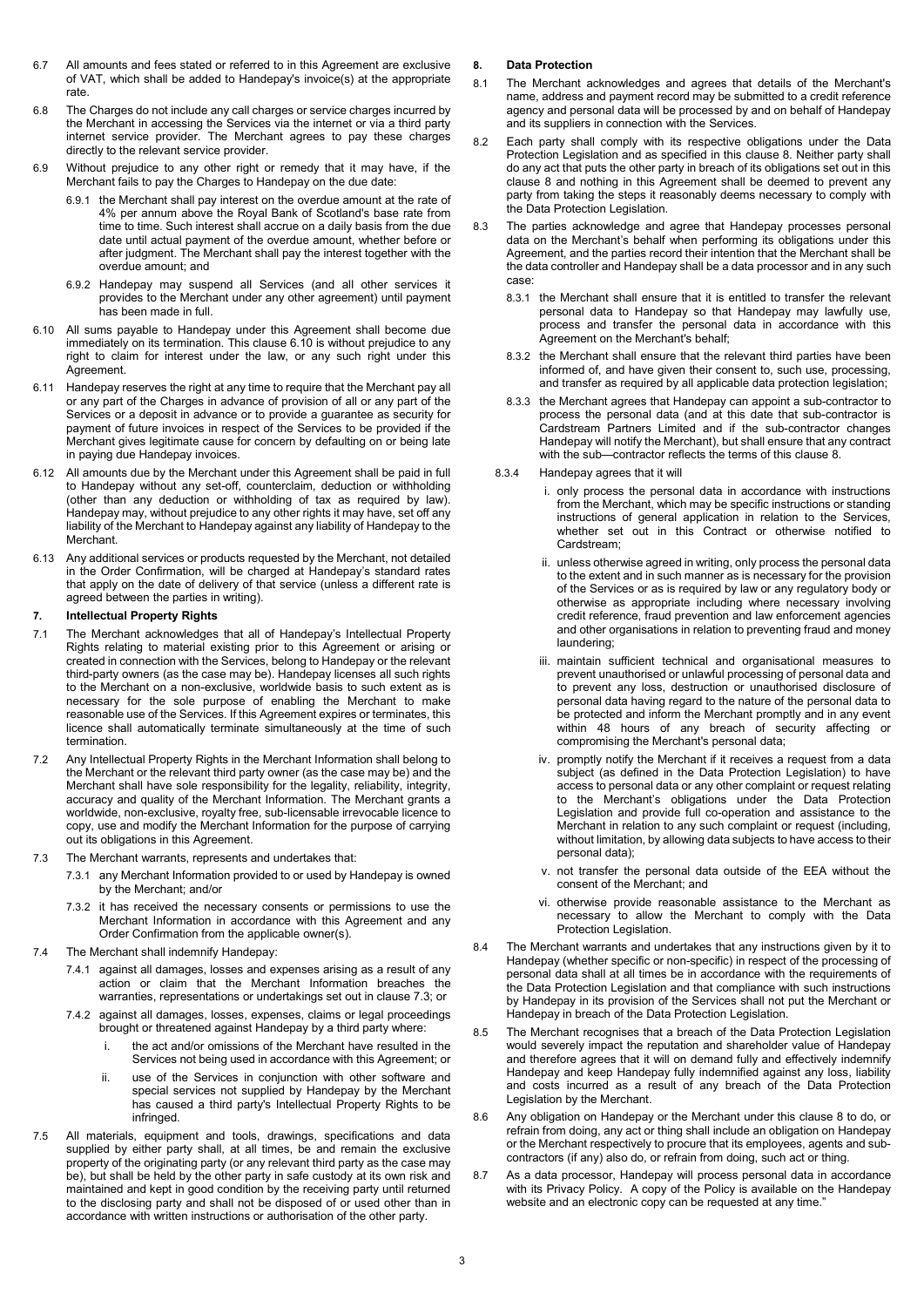## 9. Confidentiality

- 9.1 Each party undertakes that it shall not at any time (during the term of this Agreement or afterwards) disclose to any person any confidential information concerning the activities, affairs, customers, clients or suppliers of the other party, except as permitted by clause 9.2. For the purpose of this clause 9, confidential information means information in whatever form (including, without limitation, in written, oral, visual or electronic form or on any magnetic or optical disk or memory and wherever located) relating to the business, services, charges, clients, customers, products, affairs and finances of the parties for the time being confidential to the parties and trade secrets including, without limitation, technical data and know-how relating to the business of the parties or their suppliers, clients, customers, agents, distributors, shareholders or management, whether or not such information (if in anything other than oral form) is marked confidential.
- 9.2 Each party may disclose the other party's confidential information:
	- 9.2.1 to its employees, officers, representatives, advisers, agents or subcontractors who need to know such information for the purposes of carrying out the party's obligations under this Agreement. Each party shall ensure that its suppliers, employees, officers, representatives or advisers to whom it discloses the other party's confidential information comply with this clause 9; and
	- 9.2.2 as may be required by law, a court of competent jurisdiction or any governmental or regulatory authority.
- 9.3 Neither party shall use the other party's confidential information for any purpose other than to perform its obligations under this Agreement.
- 9.4 The Merchant agrees that once the Agreement has been entered into, Handepay may issue a press release (or any other form of public communication) relating to the entry into of this Agreement. The Merchant will have the opportunity to approve such a release and such approval shall not be unreasonably withheld or delayed.
- 9.5 The Merchant agrees that Handepay shall be enitled to use analytical data that it receives as part of the service to identify relevant products offered by Handepay or which it sells on behalf of others that the Merchant may be interested in or benefit from.

#### 10. Service Levels

- 10.1 Handepay shall use reasonable endeavours to provide an uninterrupted Service with 99.0% availability (excluding scheduled or emergency service maintenance, of which Handepay shall use its reasonable endeavours to give the Merchant reasonable notice to ensure minimum disruption to the Merchant). It shall be the responsibility of the Merchant to act in accordance with Handepay's reasonable instructions in such circumstances).
- 10.2 Subject to clause 10.3, in the event that the Services are available for less than 99.0% (excluding scheduled or emergency service maintenance) of the time within a given calendar month (with the Handepay system log measurements being the conclusive record of this availability), then the Merchant's sole remedy in this respect shall be a credit by Handepay to the Merchant of an amount equal to the following calendar month's Fixed Charge provided that the Merchant shall notify Handepay in writing of any claim under this clause 10.2 within 20 (twenty) days of the incident of the Services' being unavailable for the period being claimed. This will be the sole remedy of the Merchant and any implied Service warranty or other remedy is hereby expressly excluded.
- 10.3 Service credit(s) will:
	- 10.3.1 be granted only if the Merchant has afforded Handepay reasonable endeavours to assist in testing and any other work in order to remedy the cause of the service outage at the time of occurrence;
	- 10.3.2 be granted only if the Merchant has made its claim for service credits within 20 (twenty) days of the incident of the Services being unavailable for the period being claimed;
	- 10.3.3 not be provided where there is a loss of service availability caused by issues beyond Handepay's reasonable control, including, without limitation, denial of service or similar attacks, mail bombs, DNS resolution, domain name expiration, hardware failure, internet availability, the Merchant's portion of any network, IP transit provider issues, SYN attacks, or any other Force Majeure Event will be excluded from service availability calculations;
- 10.4 Handepay's records and data will be the sole basis for all service credit calculations and determinations (save in the case of manifest error, in determining the alleged existence of which, the Merchant shall bear all costs including but not limited to forensic analysis and temporary server equipment).
- 10.5 In order to maintain performance and security of the Services and full PCI:DSS compliance, where there is a loss of service availability caused when Handepay performs Scheduled Maintenance within its published maintenance windows that may require specific Services to be suspended during the maintenance period this will not be taken into account when calculating availability. Loss of Service availability due to scheduled maintenance will not be included in the calculation of Service availability. Handepay will use commercially reasonable efforts to notify the Merchant in advance of any Scheduled Maintenance that may adversely affect the Merchant's use of the Services;
- 10.6 Handepay may need to perform emergency maintenance, including security patch installation or hardware replacement. Handepay will not be able to

provide the Merchant with advanced notice in case of emergency maintenance. Loss of service availability due to emergency maintenance will be excluded from calculations for service availability.

- 10.7 Service credit(s) shall be deducted from the charges payable by the Merchant hereunder and shall be expressly indicated on the Merchant's invoice (provided that if any service credits are outstanding following termination, such sums shall be a debt payable to the Merchant).
- 10.8 For the purpose of this clause 10, availability means availability of the back end system used in the provision of the Services.
- 10.9 The Merchant acknowledges and agrees that from time to time Handepay may use the information collected from the Merchant to make suggestions and recommendations to the Merchant about goods or services that Handepay believes may be of interest to the Merchant.

### 11. Limitation of Liability

- 11.1 This clause sets out the entire financial liability of Handepay (including any liability for the acts or omissions of its employees, agents, consultants, and subcontractors) to the Merchant in respect of:
	- 11.1.1 any breach of the Agreement;
	- 11.1.2 any use made by the Merchant of the Services, or any part of them; and
	- 11.1.3 any representation, statement or tortious act or omission (including negligence) arising under or in connection with the Agreement.
- 11.2 Unless otherwise set out in this Agreement, all warranties, conditions and other terms implied by statute or common law are, to the fullest extent permitted by law, excluded from the Agreement.
- 11.3 Nothing in this Agreement limits or excludes Handepay's liability for:
	- 11.3.1 death or personal injury caused by its negligence;
	- 11.3.2 fraud or fraudulent misrepresentation;
	- 11.3.3 breach of the terms implied by section 2 of the Supply of Goods and Services Act 1982 (title and quiet possession); or
	- 11.3.4 any other liability which cannot be limited or excluded by applicable law.
- 11.4 Subject to clause 11.1, Handepay shall not be liable to the Merchant, whether in contract, tort (including negligence), for breach of statutory duty, or otherwise, arising under or in connection with this Agreement for:
	- 11.4.1 loss of profits;
	- 11.4.2 loss of sales or business;
	- 11.4.3 loss of agreements or contracts;
	- 11.4.4 loss of anticipated savings;
	- 11.4.5 loss of or damage to goodwill;
	- 11.4.6 loss of use or corruption of software, data or information; or
	- 11.4.7 any indirect or consequential loss.
- 11.5 Subject to clause 11.1 and clause 11.4, in respect of all claims (connected or unconnected) arising in any Contract Year (or following expiry or termination of this Agreement), Handepay's total liability to the Merchant, whether in contract, tort (including negligence), for breach of statutory duty, or otherwise, arising under or in connection with this Agreement shall be limited to a sum equivalent to the total Charges paid by the Merchant in that period (or for claims arising after termination or expiry of this Agreement the Charges paid in the last Contract Year).
- 11.6 Without prejudice to Clause 5.1.6 and the Client's responsibility to be responsible for the configuration of the Service, Handepay may make available "plug-ins" to assist a Client to connect the Service to its ecommerce solution (or other facilities). Such plug-ins are provided on an as-is basis and the Client acknowledges that the effectiveness of such plugins may be affected by the configuration of other elements of the Client's or third parties' software or infrastructure (or any subsequent changes made to the Client's or third parties software or infrastructure) and therefore no guarantee is given that the plug-in will operate to interface the Service with the relevant e-commerce solution. It is the Client's responsibility to check the operation of any such plug-in prior to making it publically available and to check the operation of the plug-in on an ongoing basis.

## 12. Early Termination

- 12.1 Without affecting any other right or remedy available to it, Handepay may terminate this Agreement with immediate effect by giving written notice to the Merchant if:
	- 12.1.1 the Merchant party fails to pay any amount due under this Agreement (or any other agreement between the parties) on the due date for payment and remains in default not less than 14 days after being pay...<br>notified in writing to make such payment;
	- 12.1.2 the Merchant commits a material breach of any other term of this Agreement (or any other agreement between the parties) which breach is irremediable or (if such breach is remediable) fails to remedy that breach within a period of 21 days after being notified in writing to do so;
	- 12.1.3 the Merchant repeatedly breaches any of the terms of this Agreement (or any other agreement between the parties) in such a manner as to reasonably justify the opinion that its conduct is inconsistent with it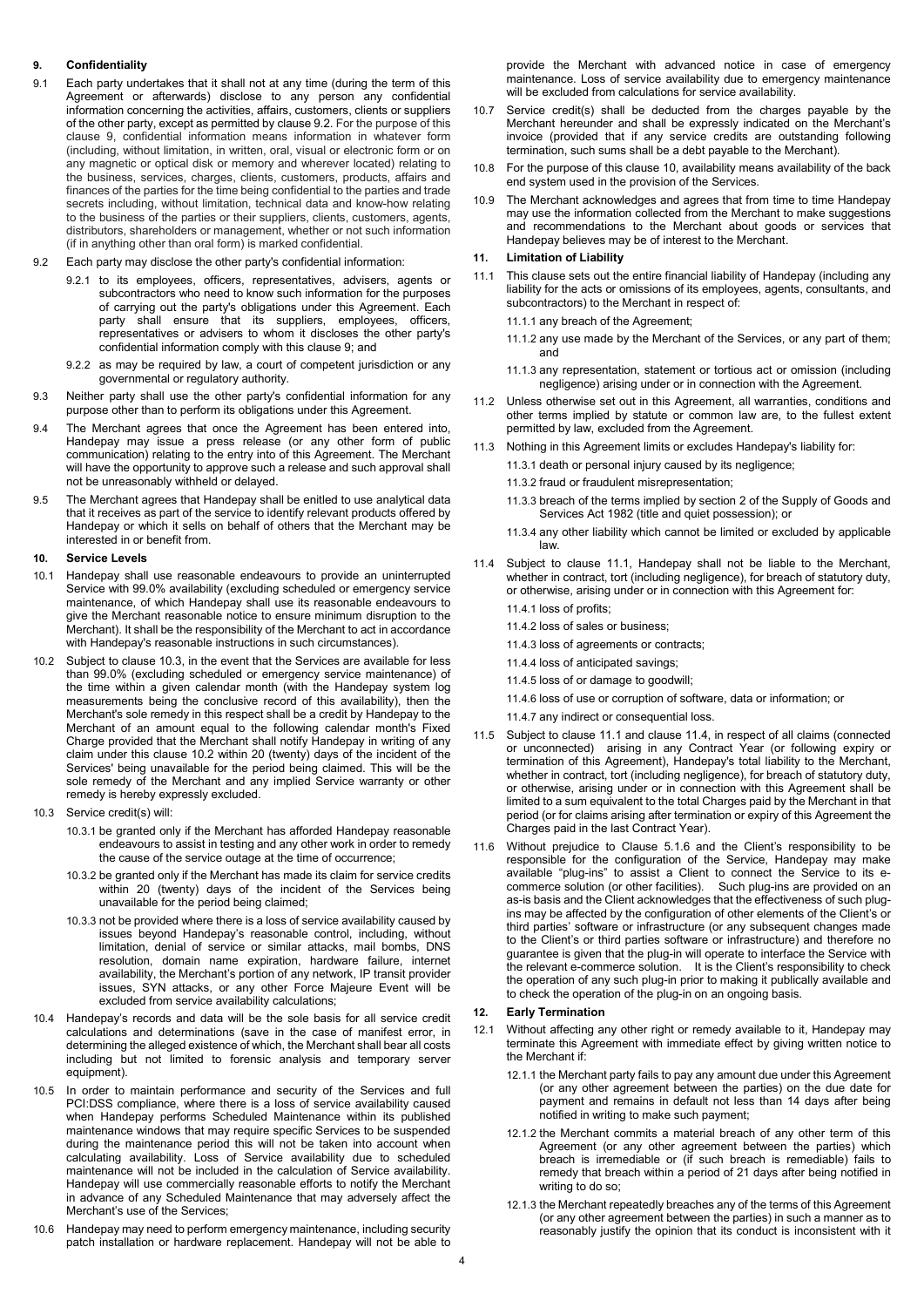having the intention or ability to give effect to the terms of this Agreement; or

- 12.1.4 the Merchant suspends, or threatens to suspend, payment of its debts or is unable to pay its debts; or goes into administration or liquidation either compulsorily or voluntarily (save for the purposes of solvent reconstruction or amalgamation); or the Merchant (being an individual) is the subject of a bankruptcy petition or order; of if a receiver or administrative receiver is appointed in respect of the whole or any part of its assets; or if the Merchant makes an assignment for the benefit of or composition with its creditors generally; or if its ceases to trade; or threatens to do any of the aforementioned things; or if any analogous events occur with respect to the Merchant in any jurisdiction to which it is subject; or
- 12.1.5 there is a change of control of the Merchant (within the meaning of section 1124 of the Corporation Tax Act 2010).
- 12.2 On termination or expiry of this Agreement:
	- 12.2.1 the Merchant shall immediately pay to Handepay all of Handepay's outstanding unpaid invoices and interest and, for Services and/or Equipment for which no invoice has been submitted, Handepay shall submit an invoice, which shall be payable by the Merchant immediately on receipt;
	- 12.2.2 all rights and licenses granted to the Merchant under this Agreement shall cease;
	- 12.2.3 within 10 days after the date of termination the Merchant shall promptly destroy or, if Handepay shall so elect, deliver to Handepay or any other person designated by Handepay, at the Merchant's expense, all material owned by Handepay in its possession;
	- 12.2.4 Handepay may destroy or otherwise dispose of any of the Merchant Information in its possession unless Handepay receives, no later than 10 Business Days after the effective date of the termination of this Agreement, a written request for the delivery to the Merchant of the Merchant Information. Handepay shall use reasonable endeavours to deliver a copy of the Merchant Information to the Merchant within 30 days of its receipt of such a written request, provided that the Merchant has, at that time, paid all fees and charges outstanding at and resulting from termination (whether or not due at the date of termination). The Merchant shall pay all reasonable expenses incurred by Handepay in returning or disposing of Merchant Information;
	- 12.2.5 the Merchant shall promptly return all and any of Handepay's Equipment. If the Merchant fails to do so, then Handepay may enter the Merchant's premises and take possession of them and the Merchant grants to Handepay an irrevocable licence for his purpose. Until they have been returned or repossessed, the Merchant shall be solely responsible for their safe keeping;
	- 12.2.6 the accrued rights, remedies, obligations and liabilities of the parties as at expiry or termination shall be unaffected, including the right to claim damages in respect of any breach of the agreement which existed at or before the date of termination or expiry.
- 12.3 Any provision of this Agreement that expressly or by implication is intended to come into or continue in force on or after termination or expiry of this Agreement shall remain in full force and effect.

#### 13. Force majeure

13.1 Handepay shall have no liability to the Merchant under the Agreement if it is prevented from, or delayed in performing, its obligations under the Agreement or from carrying on its business by acts, events, omissions or accidents beyond its reasonable control, including (without limitation) strikes, lock-outs or other industrial disputes (whether involving the workforce of Handepay or any other Party); failure of a utility service or transport network; failure of or interruption to the internet or any other communication network; act of God and natural disaster; war, riot, civil commotion, malicious damage; compliance with any law or governmental order, rule, regulation or direction; accident; breakdown of plant or machinery; fire, flood, or storm.

## 14. Conflict

14.1 If there is an inconsistency between any of these terms and those set out in an Order Confirmation, the provisions in the Order Confirmation shall prevail. If there is more than one Order Confirmation for the same type of Services, the terms of the latest Order Confirmation shall prevail.

#### 15. Variation

- 15.1 Without prejudice to any other provision of this Agreement (including clauses 4.3 and 4.4) Handepday will be entitled to vary the scope of the Services or the terms of this Agreement by giving the Merchant 30 days' notice ("Change Notice Period"). If such change materially and adversely impacts the Merchant, the Merchant will be entitled to terminate the Agreement by giving Handepay 30 days' written notice prior to the expiry of the Change Notice Period. If (where the Merchant is entitled to terminate the agreement because the change materially and adversely impacting the Merchant) the Merchant fails to provide such notice within the Change Notice Period they shall be deemed to have accepted such change.
- 15.2 If the Merchant wishes to change the scope or execution of the Services, it will submit details of the requested change to the other in writing.
- 15.3 If the Merchant requests a change to the scope or execution of the Services, Handepay shall, if it is willing to provide such amended services, within a reasonable time, provide a written estimate to the Merchant of:
	- 15.3.1 the likely time required to implement the change;
	- 15.3.2 any necessary variations to Handepay's charges arising from the change; and
	- 15.3.3 any other impact of the change on this Agreement.
- 15.4 If the Merchant wishes Handepay to proceed with the change, Handepay has no obligation to do so unless and until the parties have agreed the necessary variations to its charges, the Services and any other relevant terms of this Agreement to take account of the change, including (as applicable) the entering into of a new Order Confirmation in accordance with clause 2.2. Once the change has been agreed, this Agreement shall be deemed to have been varied in accordance with clause 15.
- 15.5 To avoid any doubt, unless otherwise agreed between the parties in writing, if either party wishes to terminate a Service, or reduce its requirements for a Service, it shall serve notice in writing in accordance with clauses 3.1 or 12.
- 15.6 Except as set out in these Standard Terms (including clauses 4.3, 4.4, 6.2 and the remainder of this clause 15), no variation of the Agreement shall be effective unless it is agreed in writing and signed by both Handepay and the Merchant.

#### 16. General

- 16.1 A failure or delay by a party to exercise any right or remedy provided under this Agreement or by law shall not constitute a waiver of that or any other right or remedy, nor shall it prevent or restrict any further exercise of that or any other right or remedy.
- 16.2 The rights and remedies provided under this Agreement are in addition to, and not exclusive of, any rights or remedies provided by law.
- 16.3 The Merchant having rights under the Agreement is acting on its own behalf and not for the benefit of another person.
- If any provision or part-provision of this Agreement is or becomes invalid, illegal or unenforceable, it shall be deemed modified to the minimum extent necessary to make it valid, legal and enforceable. If such modification is not possible, the relevant provision or part-provision shall be deemed deleted. Any modification to or deletion of a provision or part-provision under this clause shall not affect the validity and enforceability of the rest of this **Agreement**
- 16.5 Notwithstanding clause 16.4, if any provision or part-provision of this Agreement is invalid, illegal or unenforceable, the parties shall negotiate in good faith to amend such provision so that, as amended, it is legal, valid and enforceable, and, to the greatest extent possible, achieves the intended commercial result of the original provision.
- 16.6 This agreement constitutes the entire agreement between the parties and supersedes and extinguishes all previous agreements, promises, assurances, warranties, representations and understandings between them, whether written or oral, relating to its subject matter.
- 16.7 Each party agrees that it shall have no remedies in respect of any statement, representation, assurance or warranty (whether made innocently or negligently) that is not set out in this Agreement. Each party agrees that it shall have no claim for innocent or negligent misrepresentation or negligent misstatement based on any statement in this Agreement.
- 16.8 Nothing in this clause shall limit or exclude any liability for fraud.
- 16.9 The Merchant shall not assign, transfer, mortgage, charge, subcontract, declare a trust over or deal in any other manner with any of its rights and obligations under this Agreement without prior written consent of Handepay.
- 16.10 Handepay may at any time assign, transfer, mortgage, charge subcontract and deal in any other manner with any or all of its rights and obligations under this Agreement.
- 16.11 Nothing in this Agreement is intended to, or shall be deemed to, establish any partnership or joint venture between any of the parties, constitute any party the agent of another party, or authorise any party to make or enter into any commitments for or on behalf of any other party. Each party confirms it is acting on its own behalf and not for the benefit of any other person.
- 16.12 No one other than a party to this Agreement, their successors and permitted assignees, shall have any right to enforce any of its terms.

#### 17. Notices

- 17.1 Any notice given to a party under or in connection with this Agreement shall be in writing and shall be delivered by hand or by pre-paid recorded firstclass post or other next working day recorded delivery service at its registered office (if a company) or its principal place of business (in any other case) and if served by Handepay may be served by e-mail to the email provided by the Merchant in the Order Confirmation.
- 17.2 Any notice shall be deemed to have been received:
	- 17.2.1 if delivered by hand, on signature of a delivery receipt or at the time the notice is left at the proper address;
	- 17.2.2 if sent by pre-paid recorded first-class post or other next working day recorded delivery service, at 9.00 am on the second Business Day after posting or at the time recorded by the delivery service;